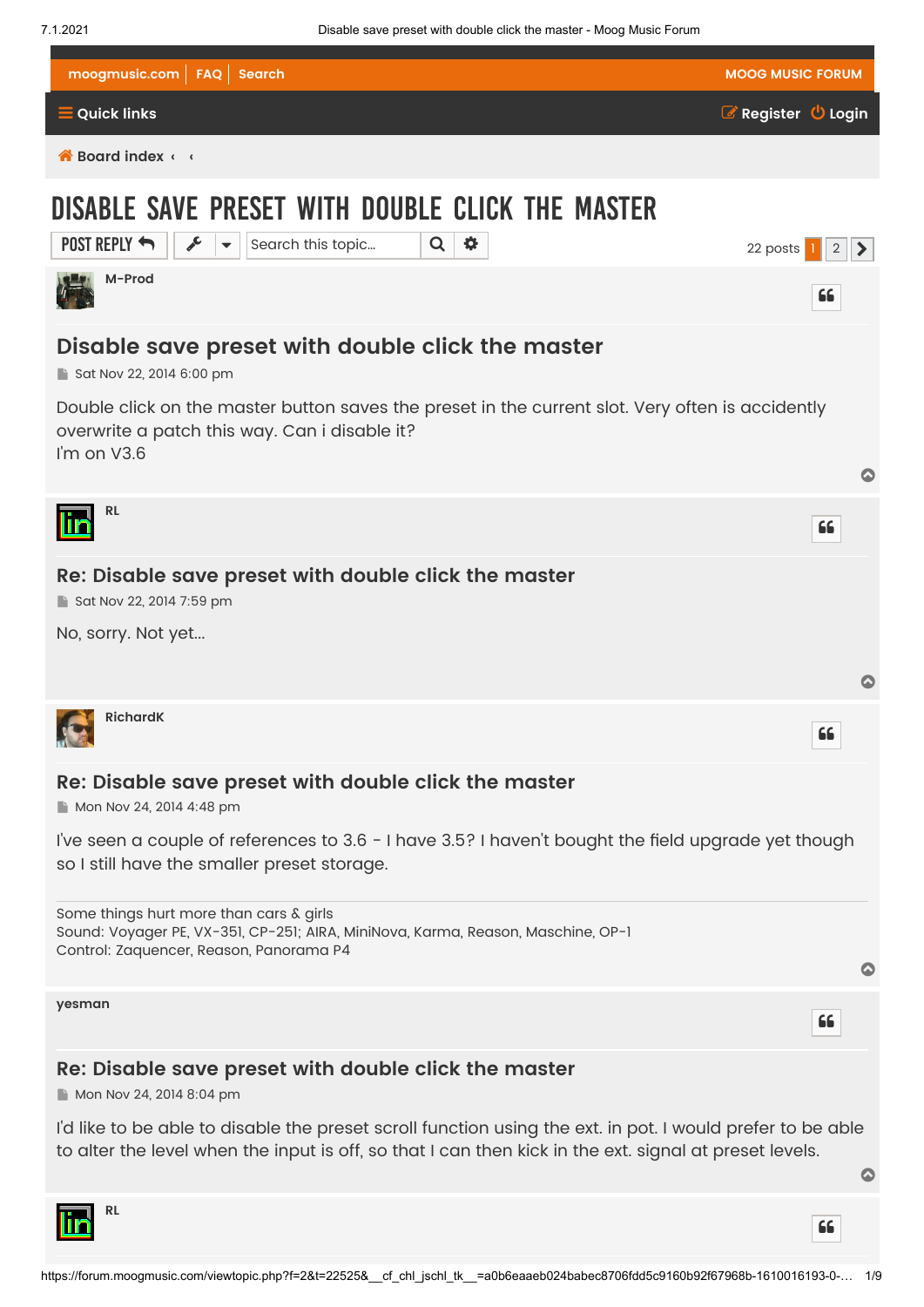### **Re: [Disable](#page-0-4) save preset with double click the master**

Tue Dec 02, 2014 10:33 am

Hi all,

@M-Prod:

I made a change in the MASTER Storage Mode(s) menu, now you can switch on/off this function.

@yesman:

there's also a change in the PANEL Quick Mode menu, now you can switch on/off the external audio pot function too.

Here you can get the 3.6 version for the regular Voyager:

[http://www.moogmusic.de/bank\\_A\\_360.syx](http://www.moogmusic.de/bank_A_360.syx) [http://www.moogmusic.de/bank\\_B\\_360.syx](http://www.moogmusic.de/bank_B_360.syx) [http://www.moogmusic.de/bank\\_C\\_360.syx](http://www.moogmusic.de/bank_C_360.syx) [http://www.moogmusic.de/bank\\_D\\_360.syx](http://www.moogmusic.de/bank_D_360.syx)

Here you can get the 3.6 version for the XL Voyager:

[http://www.moogmusic.de/XL\\_bank\\_A\\_360.syx](http://www.moogmusic.de/XL_bank_A_360.syx) [http://www.moogmusic.de/XL\\_bank\\_B\\_360.syx](http://www.moogmusic.de/XL_bank_B_360.syx) [http://www.moogmusic.de/XL\\_bank\\_C\\_360.syx](http://www.moogmusic.de/XL_bank_C_360.syx) [http://www.moogmusic.de/XL\\_bank\\_D\\_360.syx](http://www.moogmusic.de/XL_bank_D_360.syx)

And here you can get the 3.6 version for the RME Voyager: [http://www.moogmusic.de/RME\\_bank\\_A\\_360.syx](http://www.moogmusic.de/RME_bank_A_360.syx) [http://www.moogmusic.de/RME\\_bank\\_B\\_360.syx](http://www.moogmusic.de/RME_bank_B_360.syx) [http://www.moogmusic.de/RME\\_bank\\_C\\_360.syx](http://www.moogmusic.de/RME_bank_C_360.syx) [http://www.moogmusic.de/RME\\_bank\\_D\\_360.syx](http://www.moogmusic.de/RME_bank_D_360.syx)

Here is a little explanation how to transfer the files to the Voyager: You need MIDIOX for a Windows computer (sorry, I don't have a MAC): [http://www.midiox.com](http://www.midiox.com/)

Here are the settings in MIDIOX: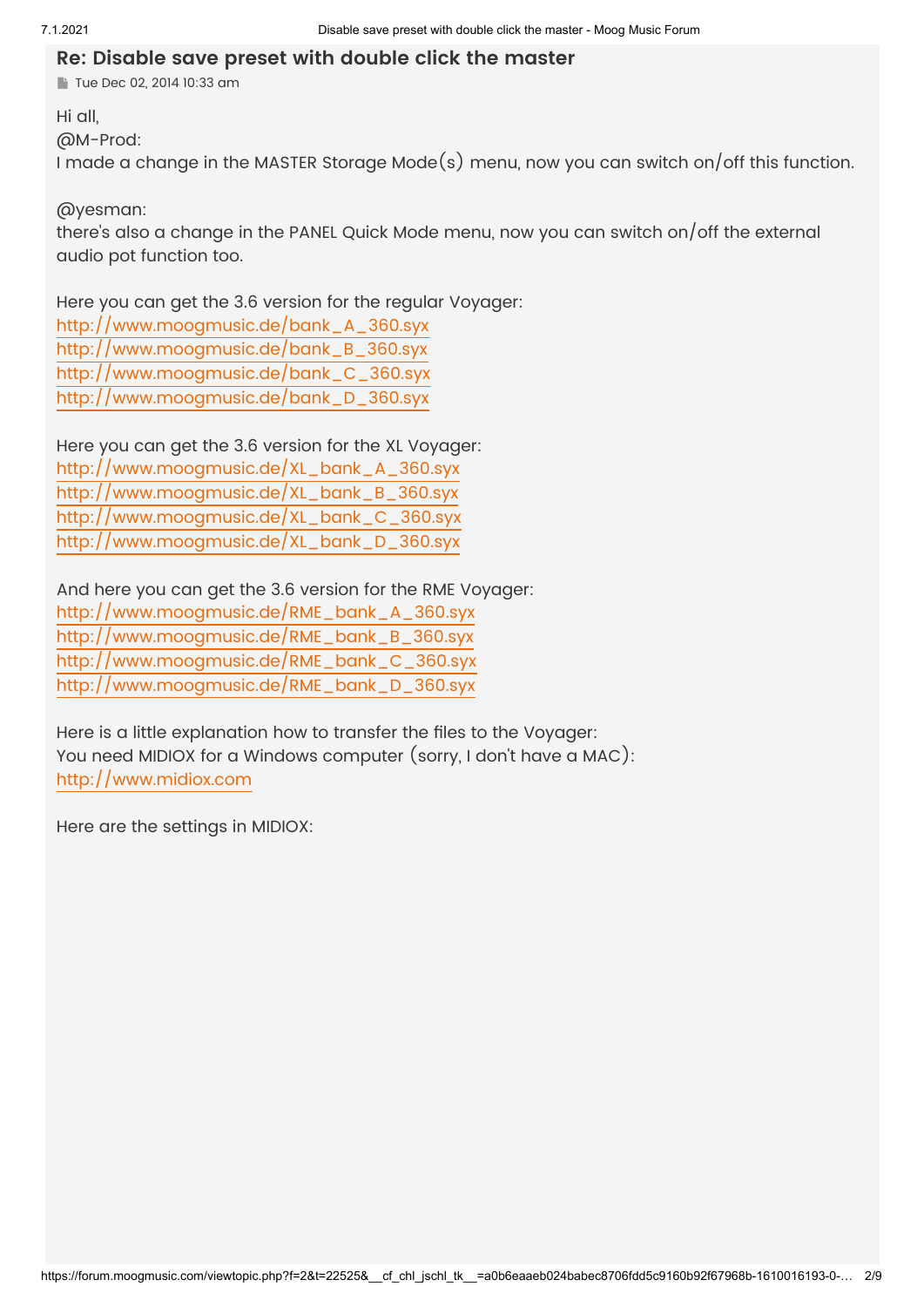

**MIDI Devices**  $\times$  $\overline{\phantom{0}}$ **ex** Presets: **OK** Cancel MIDI Inputs: Port Mapping: 1) 1:EDIROL UM-2 MIDI 1 田 © 1:EDIROL UM-2 MIDI 1 2) 1:EDIROL UM-2 MIDI 2 YY MIDI Outputs: Port Map Objects: 2) 1:EDIROL UM-2 MIDI 1 Channels 1) Microsoft GS Wavetable SW Synth<br>3) 1:EDIROL UM-2 MIDI 2 System 1:EDIROL UM-2 MIDI 1 4) MIDI Mapper MIDI-OX Events J-J\_MOXSYSMAP1.oxm Jul\_MOXSYSMAP2.oxm Ⅳ Automatically attach Inputs to Outputs during selection.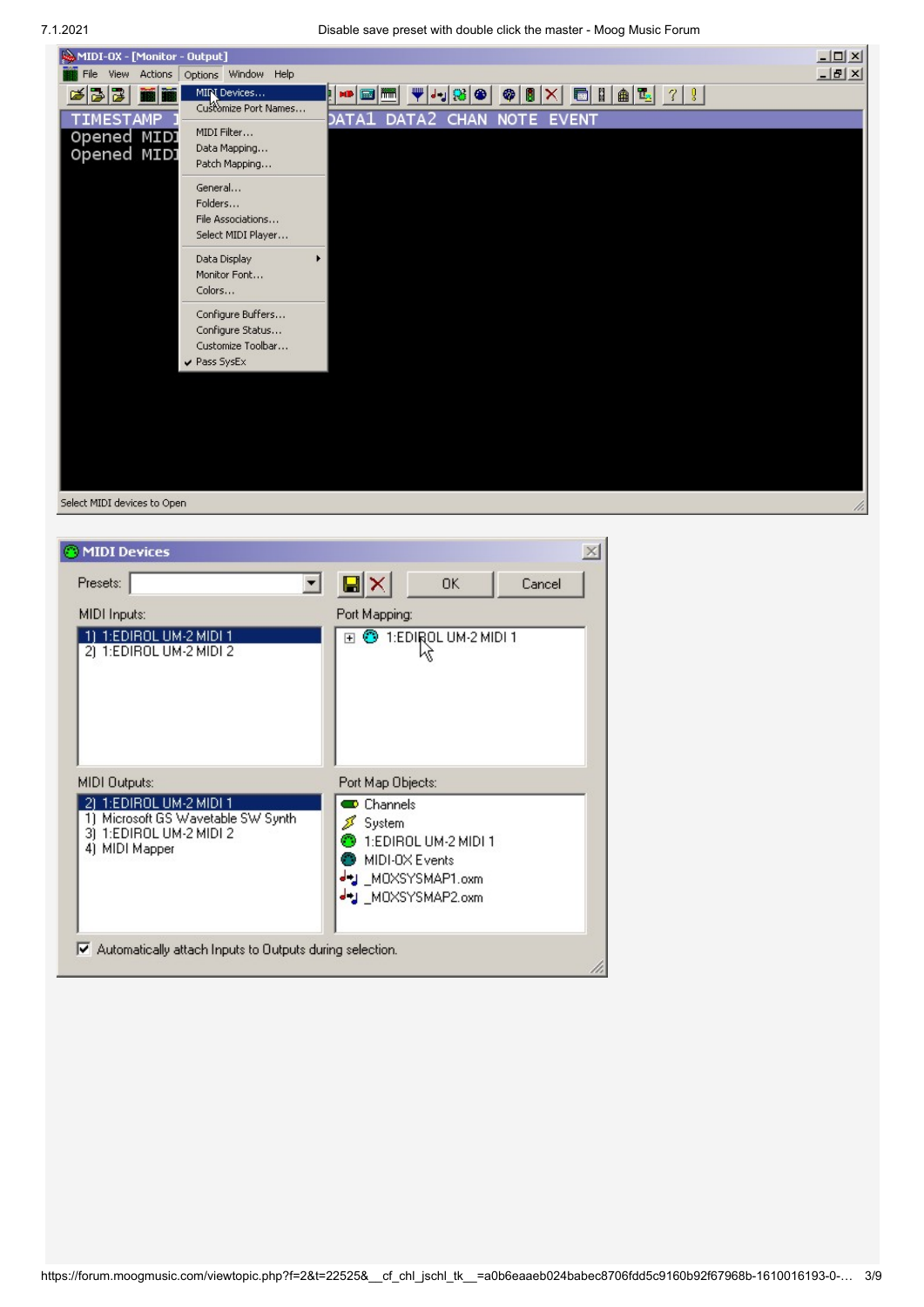

Show the System Exclusive Window.

| <b>SysEx View and Scratchpad</b>                |  |       |                                                                               | $ \Box$ $\times$ |
|-------------------------------------------------|--|-------|-------------------------------------------------------------------------------|------------------|
| Command Window   Display Window<br>File         |  | Sysex | Help                                                                          |                  |
| Command Window                                  |  |       | Receive Manual Dump<br>Compare Windows<br>Clear Error Formatting<br>Configure |                  |
| Display Window                                  |  |       | 0 Bytes Received                                                              |                  |
| Adjust the size and number of the SysEx buffers |  |       |                                                                               |                  |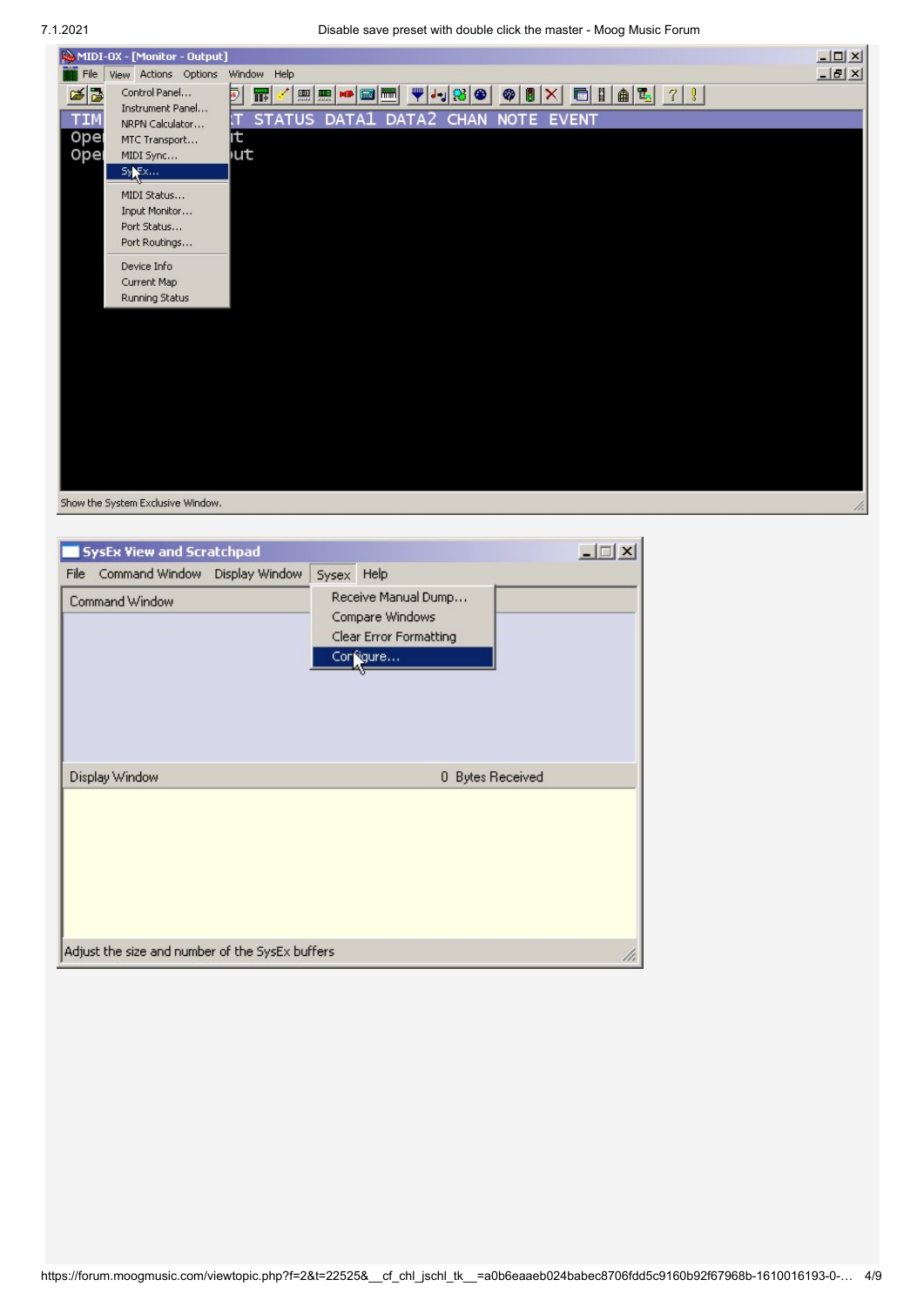| <b>Configure</b>                                                                                                                                                                                                             |                                                                        |
|------------------------------------------------------------------------------------------------------------------------------------------------------------------------------------------------------------------------------|------------------------------------------------------------------------|
| Low Level Input Buffers<br>Size $512 - 1$<br><b>Bytes</b><br>Num 16                                                                                                                                                          | 0K<br>Cancel                                                           |
| Low Level Output Buffers<br>Size 128 $\div$<br><b>Bytes</b><br>Num 16 -                                                                                                                                                      | Delay<br>60<br>$\div$<br><b>MilliSeconds</b><br><b>Between Buffers</b> |
| $\triangledown$ Delay After F7: 60<br>Don't Warn to Save Changes<br>Append To Bytes in Display Window<br>Fill Display Window as Bytes Come In<br>$\triangleright$ Show F0-F7 in colored text<br>Save Dump directly to a file | MilliSeconds                                                           |

To transfer a file to the Voyager select the file by the right mouse button as you can see on the photo:

| downloads           |                                     |                     |                |                  |  |
|---------------------|-------------------------------------|---------------------|----------------|------------------|--|
| Bearbeiten<br>Datei | Ansicht                             | Favoriten<br>Extras | $\mathbb{R}^+$ |                  |  |
| Name $\triangleq$   |                                     | Größe   Typ         |                | Geändert am      |  |
| bank_A_360.syx      |                                     | 37 KB               | MIDI-OX SysEx  | 02.12.2014 14:07 |  |
| bank B 360 evy      |                                     | 37 VR               | MIDI-OY SysEx  | 02.12.2014 14:08 |  |
| bank_C_3            | <b>Open</b>                         |                     | SysEx          | 02.12.2014 14:07 |  |
| bank_D_3            | Send                                |                     | SysEx          | 02.12.2014 14:08 |  |
|                     | DOS Editor                          |                     |                |                  |  |
|                     | Editieren mit WinHex                |                     |                |                  |  |
|                     | FineReader (Texterkennung)          |                     |                |                  |  |
|                     | GS-View (PostScript)                |                     |                |                  |  |
|                     | $7 - Zip$                           |                     |                |                  |  |
|                     | Linke Datei für Vergleich auswählen |                     |                |                  |  |

You should see this when you've pressed the right button: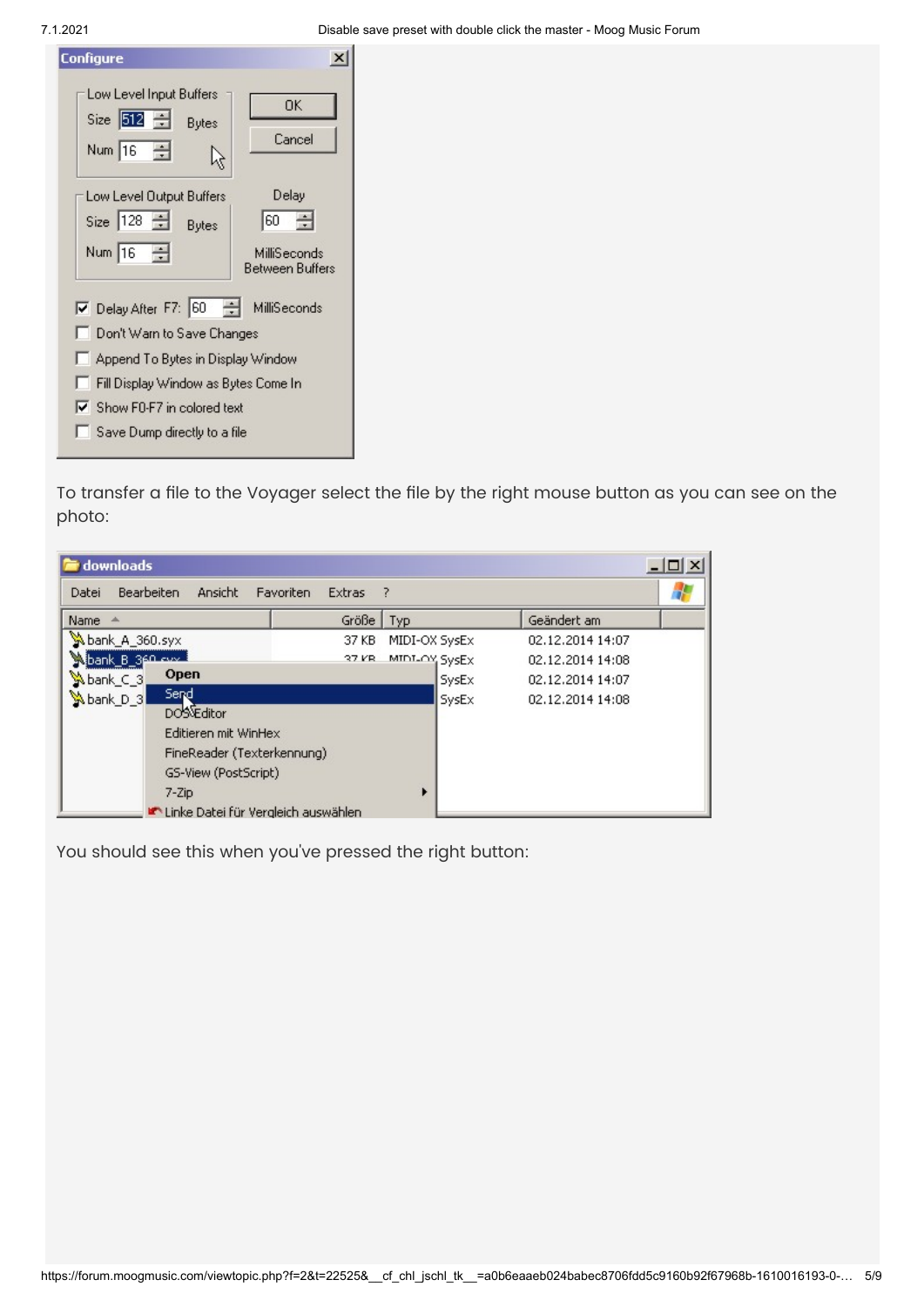

The update file order is:

1) go to the MASTER page "Receive Update" and send bank "B".

2) then if the Voyager asks for bank "D" leave "NO" and press ENTER.

3) in the MASTER menu go to "Receive Update" and send bank "A".

4) now when the Voyager asks for bank "C" select "YES" and ENTER and

send bank "C" to the Voyager. Do the same thing with bank "D".

Check after the update whether the boot and the system numbers are the same in the MASTER "Software Version" menu.

 $\bullet$ Have fun, Rudi Last edited by [RL](https://forum.moogmusic.com/memberlist.php?mode=viewprofile&u=596&sid=84b96ad76a83d7a4dd985c8716eb73a3) on Thu Dec 25, 2014 6:12 am, edited 3 times in total. **[kamilof](https://forum.moogmusic.com/memberlist.php?mode=viewprofile&u=44051&sid=84b96ad76a83d7a4dd985c8716eb73a3)** 66

<span id="page-5-0"></span>**Re: [Disable](#page-5-0) save preset with double click the master**

Tue Dec 02, 2014 12:04 pm

Thanks a lot Rudi!! Going to try 3.6 right away on my Voyager!

<span id="page-5-1"></span>**[yesman](https://forum.moogmusic.com/memberlist.php?mode=viewprofile&u=41103&sid=84b96ad76a83d7a4dd985c8716eb73a3)**

66

 $\bullet$ 

#### **Re: [Disable](#page-5-1) save preset with double click the master**

Wed Dec 03, 2014 6:47 pm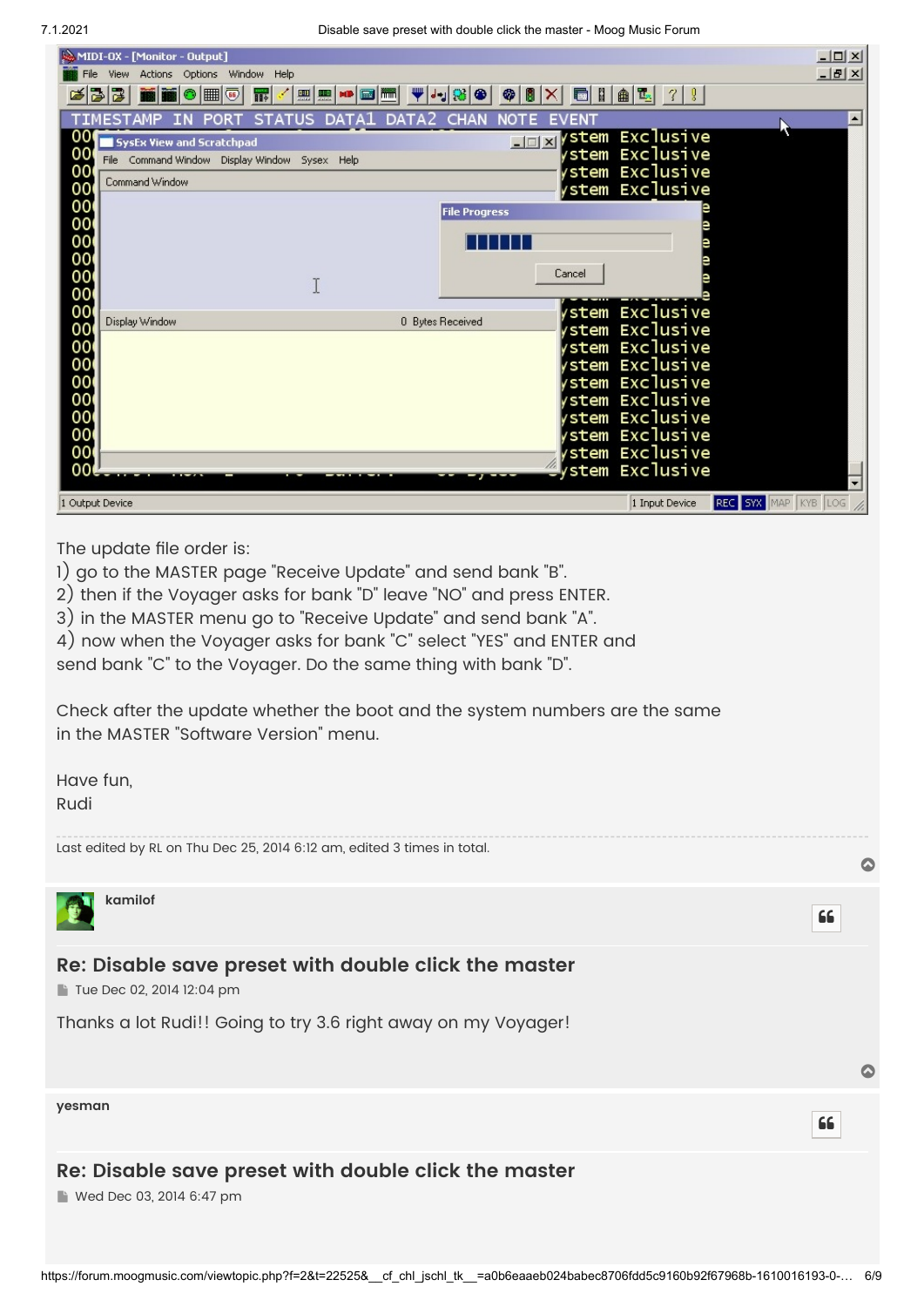Thanks Rudi, Thats great!

<span id="page-6-0"></span>

**[RichardK](https://forum.moogmusic.com/memberlist.php?mode=viewprofile&u=39093&sid=84b96ad76a83d7a4dd985c8716eb73a3)**

## **Re: [Disable](#page-6-0) save preset with double click the master**

Fri Dec 05, 2014 7:00 pm

Thankyou! All updated - now I need to sort the field upgrade and get that extra patch storage!

Some things hurt more than cars & airls Sound: Voyager PE, VX-351, CP-251; AIRA, MiniNova, Karma, Reason, Maschine, OP-1 Control: Zaquencer, Reason, Panorama P4

<span id="page-6-1"></span>**[yesman](https://forum.moogmusic.com/memberlist.php?mode=viewprofile&u=41103&sid=84b96ad76a83d7a4dd985c8716eb73a3)**

## **Re: [Disable](#page-6-1) save preset with double click the master**

Sat Dec 06, 2014 12:06 pm

OK, I seem to be having a bit of a problem with the update. I can see that Midiox is sending data out from my FF440. I have the V set-up to receive the update & I seem to have loaded Bank B as the V is now asking for Bank A. I send that & the V is not doing anything. Any help would br greatly appreciated. This is running under Win7 Pro 64bit. **Thanks** 

<span id="page-6-2"></span>

<span id="page-6-3"></span>I guess there's no way out of this, except taking it to an authorized repair service?

 $\bullet$ 

66

 $\overline{\mathbf{c}}$ 

66

 $\mathbf C$ 

66

<span id="page-6-4"></span>

# **Re: [Disable](#page-6-4) save preset with double click the master**

Thu Dec 25, 2014 6:22 am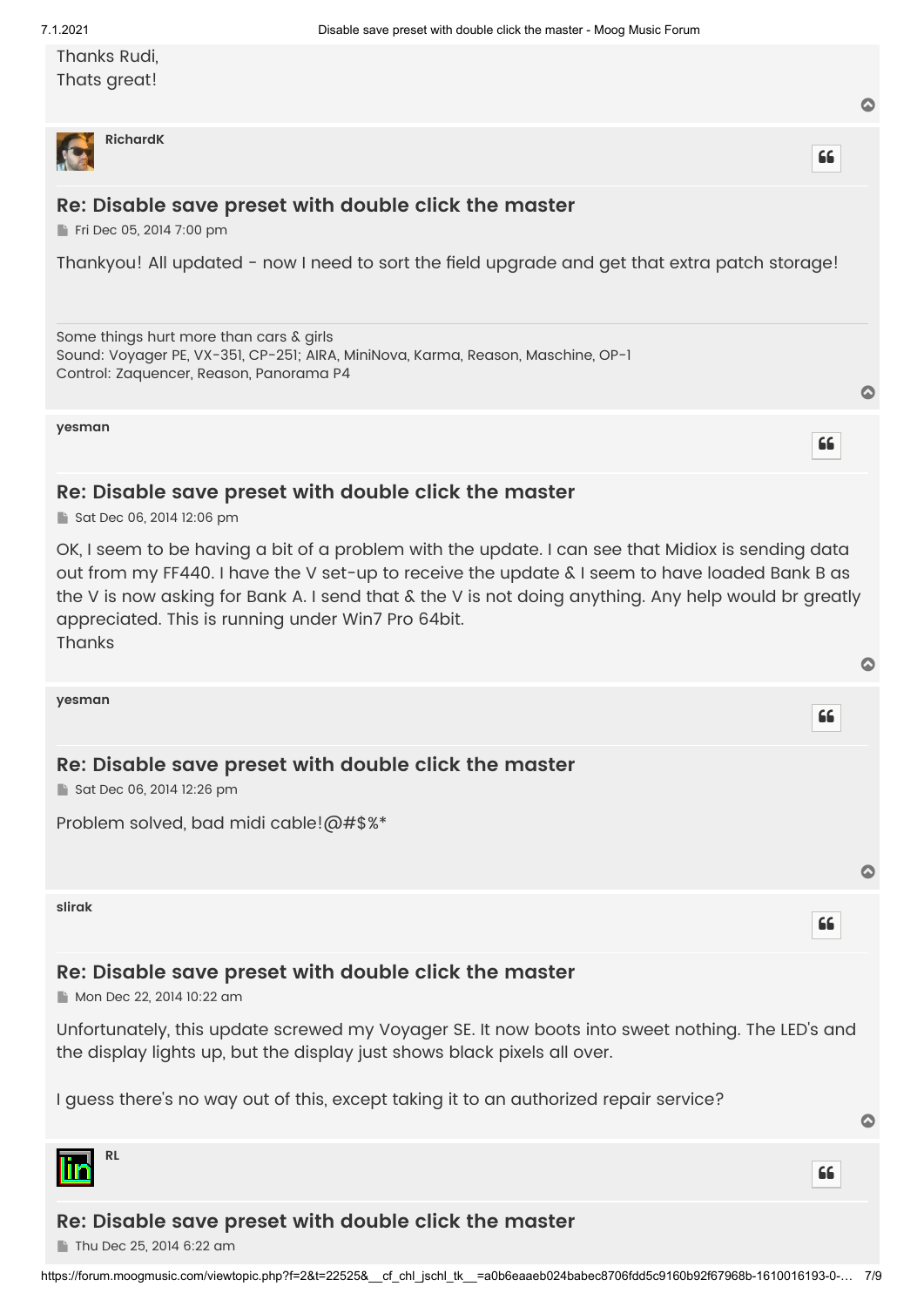#### **slirak wrote:**

Unfortunately, this update screwed my Voyager SE. It now boots into sweet nothing. The LED's and the display lights up, but the display just shows black pixels all over.

I guess there's no way out of this, except taking it to an authorized repair service?

Hi slirak,

To reset the factory settings: Power off the Voyager Press and hold the -1 and the +1 buttons Power on the Voyager Release the buttons

Then please try this: Power off the Voyager Press and hold the ENTER and the CURSOR buttons Switch on the Voyager Release the ENTER and the CURSOR buttons Press ENTER Now you are in the boot system

If the display is still dark, you have to change the LCD contrast.

Is it possible to get the MASTER LED on when you press the MASTER button? If it's possible then press ENTER when the MASTER LED is selected and then press the +1 button ten or more times to get a contrast change of the display.

Rudi

<span id="page-7-0"></span>**[slirak](https://forum.moogmusic.com/memberlist.php?mode=viewprofile&u=50106&sid=84b96ad76a83d7a4dd985c8716eb73a3)**

# **Re: [Disable](#page-7-0) save preset with double click the master**

Thu Dec 25, 2014 3:42 pm

Thank you so very much Rudi!

I can now boot and it says v 3.6 on the boot screen. Apparently though, I'm running a minimal OS now? The synth's playable, but a lot of the menu options are missing.

After a second re-boot, there's a message saying "The operating system has to be re-loaded. Reload Bank C?".

Since I'm scared to mess things up further, I've left the Voyager on at this point. Should I proceed and reload Bank C, or is there another procedure to follow?

Regards /Jonas

 $\bullet$ 

66

 $\bullet$ 

66

<span id="page-7-1"></span>